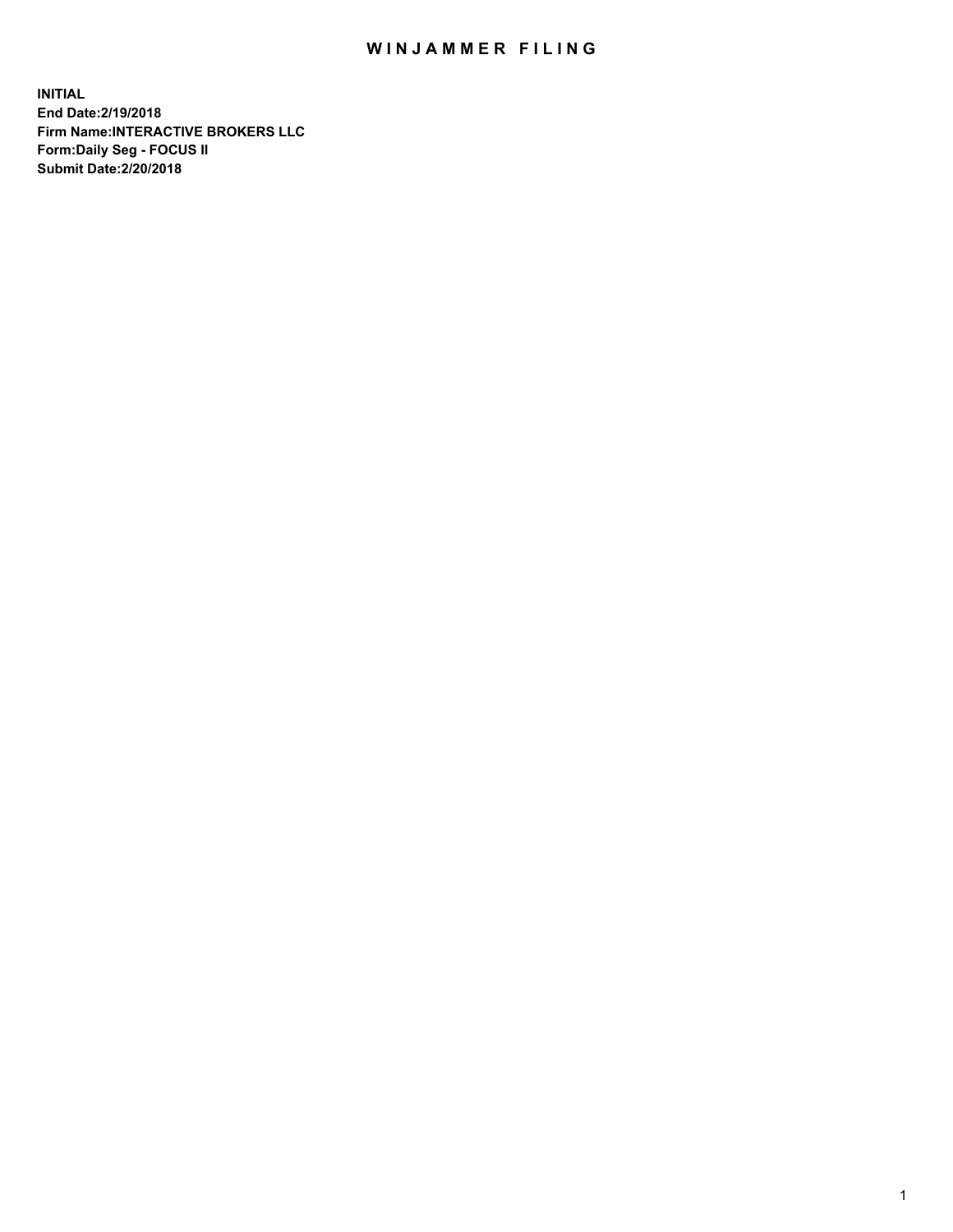## **INITIAL End Date:2/19/2018 Firm Name:INTERACTIVE BROKERS LLC Form:Daily Seg - FOCUS II Submit Date:2/20/2018 Daily Segregation - Cover Page**

| Name of Company<br><b>Contact Name</b><br><b>Contact Phone Number</b>                                                                                                                                                                                                                                                          | <b>INTERACTIVE BROKERS LLC</b><br><b>James Menicucci</b><br>203-618-8085                        |
|--------------------------------------------------------------------------------------------------------------------------------------------------------------------------------------------------------------------------------------------------------------------------------------------------------------------------------|-------------------------------------------------------------------------------------------------|
| <b>Contact Email Address</b>                                                                                                                                                                                                                                                                                                   | jmenicucci@interactivebrokers.c<br>om                                                           |
| FCM's Customer Segregated Funds Residual Interest Target (choose one):<br>a. Minimum dollar amount: ; or<br>b. Minimum percentage of customer segregated funds required:% ; or<br>c. Dollar amount range between: and; or<br>d. Percentage range of customer segregated funds required between:% and%.                         | $\overline{\mathbf{0}}$<br>$\overline{\mathbf{0}}$<br>155,000,000 245,000,000<br>0 <sub>0</sub> |
| FCM's Customer Secured Amount Funds Residual Interest Target (choose one):<br>a. Minimum dollar amount: ; or<br>b. Minimum percentage of customer secured funds required:%; or<br>c. Dollar amount range between: and; or<br>d. Percentage range of customer secured funds required between: % and %.                          | $\overline{\mathbf{0}}$<br>$\overline{\mathbf{0}}$<br>80,000,000 120,000,000<br>0 <sub>0</sub>  |
| FCM's Cleared Swaps Customer Collateral Residual Interest Target (choose one):<br>a. Minimum dollar amount: ; or<br>b. Minimum percentage of cleared swaps customer collateral required:% ; or<br>c. Dollar amount range between: and; or<br>d. Percentage range of cleared swaps customer collateral required between:% and%. | $\overline{\mathbf{0}}$<br>$\underline{\mathbf{0}}$<br>0 <sub>0</sub><br>0 <sup>0</sup>         |

Attach supporting documents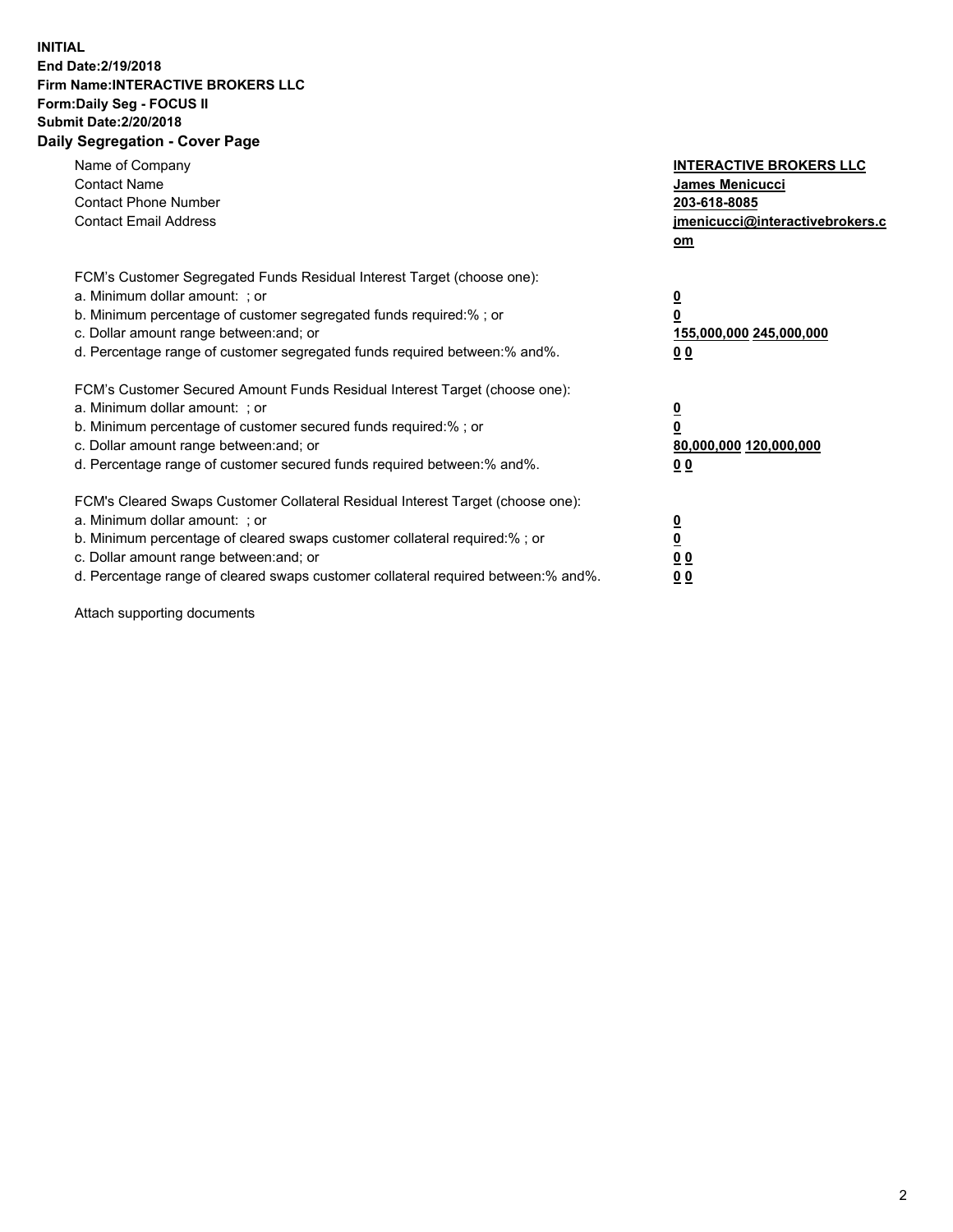## **INITIAL End Date:2/19/2018 Firm Name:INTERACTIVE BROKERS LLC Form:Daily Seg - FOCUS II Submit Date:2/20/2018 Daily Segregation - Secured Amounts**

|                | Daily Jegregation - Jeculed Aniounts                                                        |                                   |
|----------------|---------------------------------------------------------------------------------------------|-----------------------------------|
|                | Foreign Futures and Foreign Options Secured Amounts                                         |                                   |
|                | Amount required to be set aside pursuant to law, rule or regulation of a foreign            | $0$ [7305]                        |
|                | government or a rule of a self-regulatory organization authorized thereunder                |                                   |
| 1.             | Net ledger balance - Foreign Futures and Foreign Option Trading - All Customers             |                                   |
|                | A. Cash                                                                                     | 520,020,991 [7315]                |
|                | B. Securities (at market)                                                                   | $0$ [7317]                        |
| 2.             | Net unrealized profit (loss) in open futures contracts traded on a foreign board of trade   | 6,650,571 [7325]                  |
| 3.             | Exchange traded options                                                                     |                                   |
|                | a. Market value of open option contracts purchased on a foreign board of trade              | 202,018 [7335]                    |
|                | b. Market value of open contracts granted (sold) on a foreign board of trade                | -56,458 <sup>[7337]</sup>         |
| 4.             | Net equity (deficit) (add lines 1.2. and 3.)                                                | 526,817,122 [7345]                |
| 5.             | Account liquidating to a deficit and account with a debit balances - gross amount           | 2,562 [7351]                      |
|                | Less: amount offset by customer owned securities                                            | 0 [7352] 2,562 [7354]             |
| 6.             | Amount required to be set aside as the secured amount - Net Liquidating Equity              | 526,819,684 [7355]                |
|                | Method (add lines 4 and 5)                                                                  |                                   |
| 7.             | Greater of amount required to be set aside pursuant to foreign jurisdiction (above) or line | 526,819,684 [7360]                |
|                | 6.                                                                                          |                                   |
|                | FUNDS DEPOSITED IN SEPARATE REGULATION 30.7 ACCOUNTS                                        |                                   |
| 1 <sub>1</sub> | Cash in banks                                                                               |                                   |
|                | A. Banks located in the United States                                                       | 117,624,931 [7500]                |
|                | B. Other banks qualified under Regulation 30.7                                              | 0 [7520] 117,624,931 [7530]       |
| 2.             | Securities                                                                                  |                                   |
|                | A. In safekeeping with banks located in the United States                                   | 363,041,440 [7540]                |
|                | B. In safekeeping with other banks qualified under Regulation 30.7                          | 0 [7560] 363,041,440 [7570]       |
| 3.             | Equities with registered futures commission merchants                                       |                                   |
|                | A. Cash                                                                                     | $0$ [7580]                        |
|                | <b>B.</b> Securities                                                                        | $0$ [7590]                        |
|                | C. Unrealized gain (loss) on open futures contracts                                         | $0$ [7600]                        |
|                | D. Value of long option contracts                                                           | $0$ [7610]                        |
|                | E. Value of short option contracts                                                          | 0 [7615] 0 [7620]                 |
| 4.             | Amounts held by clearing organizations of foreign boards of trade                           |                                   |
|                | A. Cash                                                                                     | $0$ [7640]                        |
|                | <b>B.</b> Securities                                                                        | $0$ [7650]                        |
|                | C. Amount due to (from) clearing organization - daily variation                             | $0$ [7660]                        |
|                | D. Value of long option contracts                                                           | $0$ [7670]                        |
|                | E. Value of short option contracts                                                          | 0 [7675] 0 [7680]                 |
| 5.             | Amounts held by members of foreign boards of trade                                          |                                   |
|                | A. Cash                                                                                     | 177,629,277 [7700]                |
|                | <b>B.</b> Securities                                                                        | $0$ [7710]                        |
|                | C. Unrealized gain (loss) on open futures contracts                                         | $-9,695,587$ [7720]               |
|                | D. Value of long option contracts                                                           | 202,018 [7730]                    |
|                | E. Value of short option contracts                                                          | -56,458 [7735] 168,079,250 [7740] |
| 6.             | Amounts with other depositories designated by a foreign board of trade                      | $0$ [7760]                        |
| 7.             | Segregated funds on hand                                                                    | $0$ [7765]                        |
| 8.             | Total funds in separate section 30.7 accounts                                               | 648,745,621 [7770]                |
| 9.             | Excess (deficiency) Set Aside for Secured Amount (subtract line 7 Secured Statement         | 121,925,937 [7380]                |
|                | Page 1 from Line 8)                                                                         |                                   |
| 10.            | Management Target Amount for Excess funds in separate section 30.7 accounts                 | 80,000,000 [7780]                 |
| 11.            | Excess (deficiency) funds in separate 30.7 accounts over (under) Management Target          | 41,925,937 [7785]                 |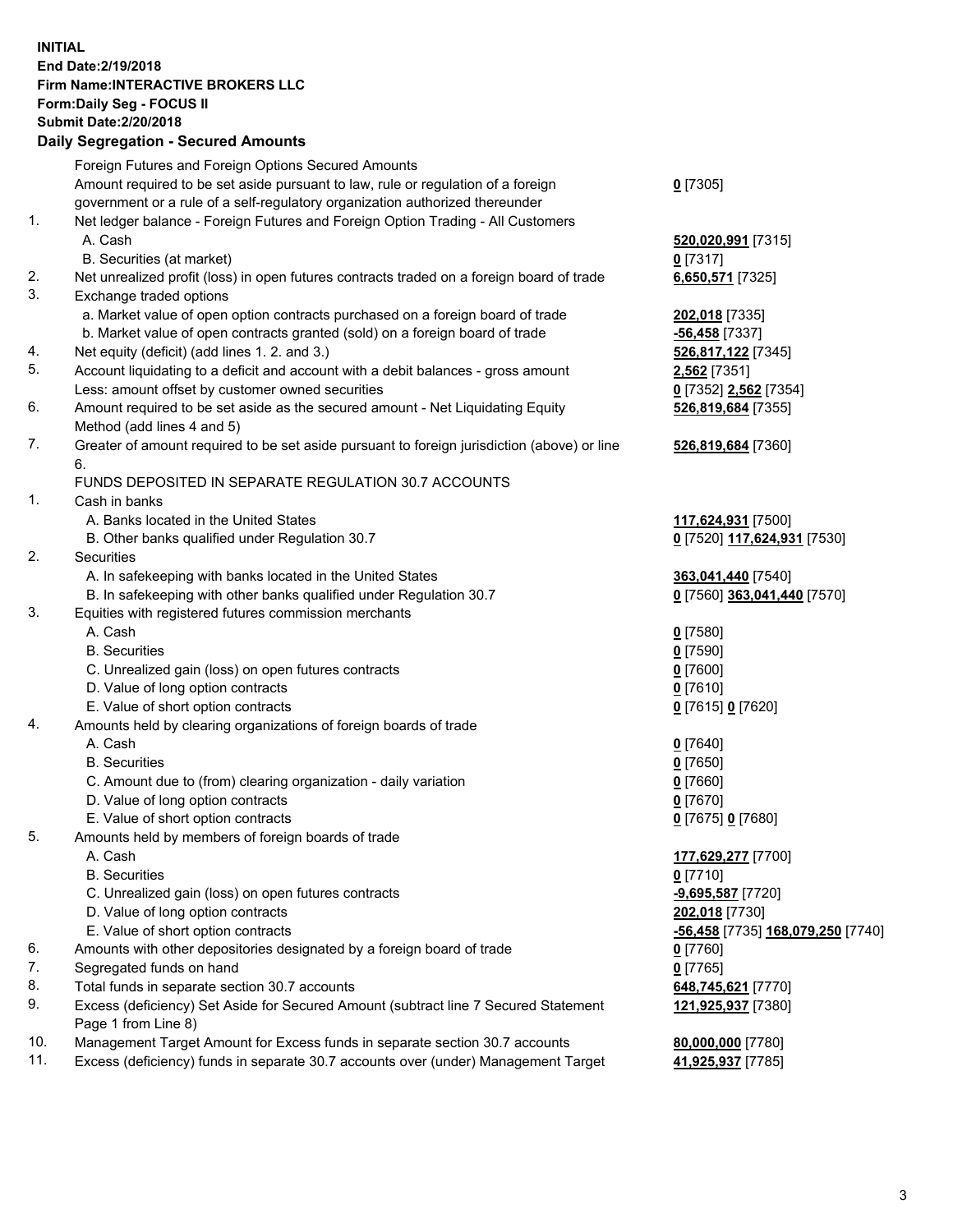**INITIAL End Date:2/19/2018 Firm Name:INTERACTIVE BROKERS LLC Form:Daily Seg - FOCUS II Submit Date:2/20/2018 Daily Segregation - Segregation Statement** SEGREGATION REQUIREMENTS(Section 4d(2) of the CEAct) 1. Net ledger balance A. Cash **4,414,057,155** [7010] B. Securities (at market) **0** [7020] 2. Net unrealized profit (loss) in open futures contracts traded on a contract market **-33,590,442** [7030] 3. Exchange traded options A. Add market value of open option contracts purchased on a contract market **269,448,626** [7032] B. Deduct market value of open option contracts granted (sold) on a contract market **-263,827,774** [7033] 4. Net equity (deficit) (add lines 1, 2 and 3) **4,386,087,565** [7040] 5. Accounts liquidating to a deficit and accounts with debit balances - gross amount **357,302** [7045] Less: amount offset by customer securities **0** [7047] **357,302** [7050] 6. Amount required to be segregated (add lines 4 and 5) **4,386,444,867** [7060] FUNDS IN SEGREGATED ACCOUNTS 7. Deposited in segregated funds bank accounts A. Cash **827,273,317** [7070] B. Securities representing investments of customers' funds (at market) **2,511,479,575** [7080] C. Securities held for particular customers or option customers in lieu of cash (at market) **0** [7090] 8. Margins on deposit with derivatives clearing organizations of contract markets A. Cash **24,611,976** [7100] B. Securities representing investments of customers' funds (at market) **1,227,706,527** [7110] C. Securities held for particular customers or option customers in lieu of cash (at market) **0** [7120] 9. Net settlement from (to) derivatives clearing organizations of contract markets **5,094,588** [7130] 10. Exchange traded options A. Value of open long option contracts **269,410,048** [7132] B. Value of open short option contracts **-263,809,658** [7133] 11. Net equities with other FCMs A. Net liquidating equity **0** [7140] B. Securities representing investments of customers' funds (at market) **0** [7160] C. Securities held for particular customers or option customers in lieu of cash (at market) **0** [7170] 12. Segregated funds on hand **0** [7150] 13. Total amount in segregation (add lines 7 through 12) **4,601,766,373** [7180] 14. Excess (deficiency) funds in segregation (subtract line 6 from line 13) **215,321,506** [7190] 15. Management Target Amount for Excess funds in segregation **155,000,000** [7194]

16. Excess (deficiency) funds in segregation over (under) Management Target Amount Excess

**60,321,506** [7198]